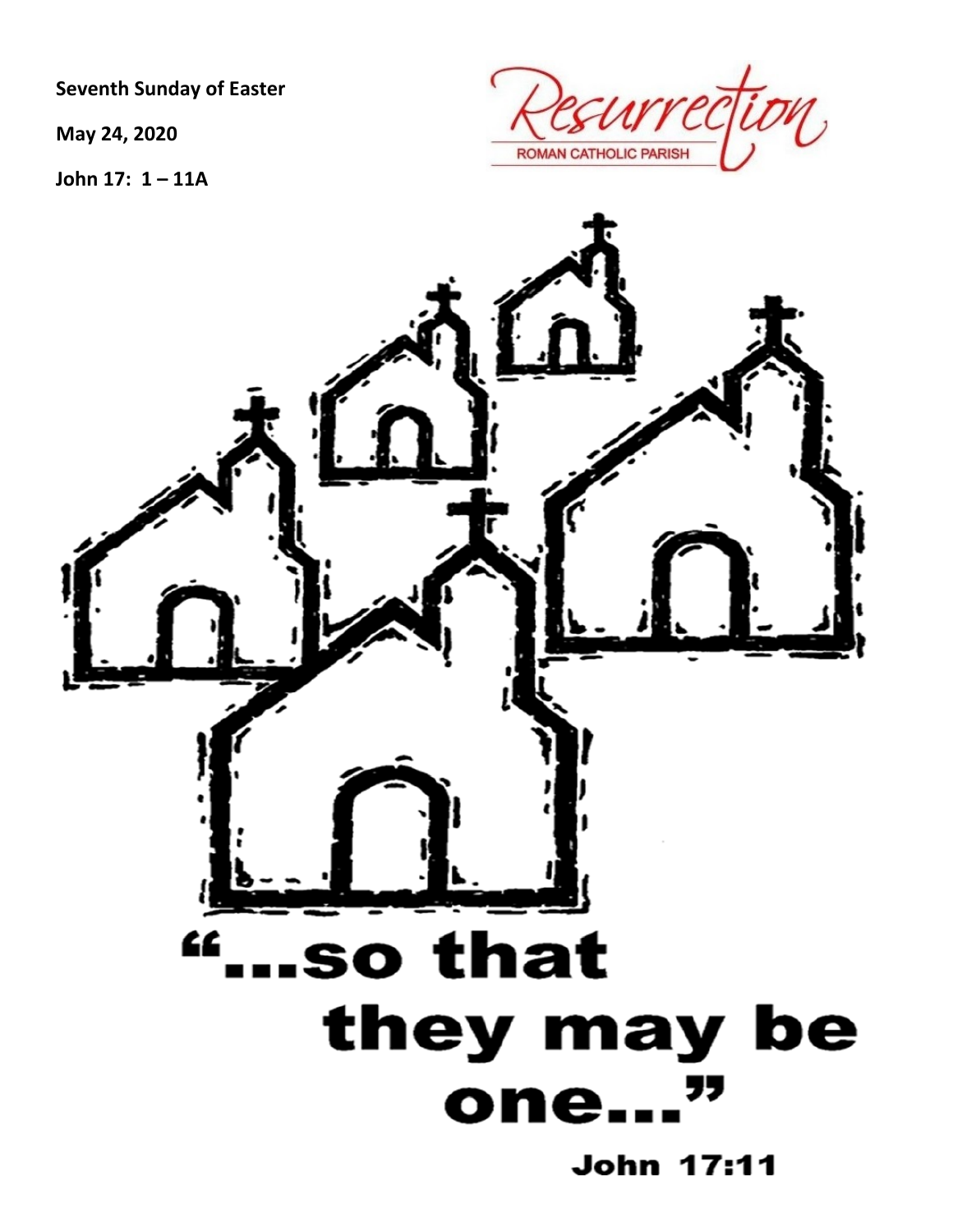I pray for them. I am not praying for the world, but for those you have given me, for they are yours. John 17:9 (NIV)

The puzzle is based on John 17:6-11 (NIV).



| B  | L.             |              | X K A Z F F A T H E R X |     |                         |  |             |     |      |        |         | $\mathsf{P}$ |  |
|----|----------------|--------------|-------------------------|-----|-------------------------|--|-------------|-----|------|--------|---------|--------------|--|
| G  | $\perp$        |              | S S M Y O U R S E N J   |     |                         |  |             |     |      |        | R       | -E           |  |
| M  | $\overline{O}$ | K            | E E C P T N D A B A P   |     |                         |  |             |     |      |        |         | R            |  |
|    | N              | C.           | $\top$                  |     | D G W I E G A V E M     |  |             |     |      |        |         | X            |  |
| N. | G              |              | V M P O A Y T G X X W R |     |                         |  |             |     |      |        |         | -E           |  |
| E. | E              | $\mathsf{Y}$ |                         |     | J N M E A N V D B V K   |  |             |     |      |        |         | $\mathsf{P}$ |  |
| E. | R.             |              | K K E B W I C C H O L   |     |                         |  |             |     |      |        | Y       | $\mathbf{L}$ |  |
|    |                | $C$ U        |                         |     | R O H H O A C L R J X   |  |             |     |      |        |         | - R          |  |
|    | S S E          |              |                         | N T | T P                     |  | H R M E     |     |      |        | D T C W |              |  |
| G  | $\perp$        |              | O R Y O T R Y D P       |     |                         |  |             |     |      |        | P N O H |              |  |
|    |                |              | P W A R N C I           |     |                         |  | D O D U R T |     |      |        | M       | $\perp$      |  |
|    |                |              | WOEAYYLQAT              |     |                         |  |             |     | IWAE |        |         | Z            |  |
|    |                |              | V V W O Q R R B E V E   |     |                         |  |             |     | B L  |        | Y       | - D          |  |
| E. | T              | F            |                         |     | E O S Y W I K I C S W V |  |             |     |      |        |         |              |  |
| A  | T.             |              | T W R J Y R G I         |     |                         |  |             | X P |      | $\top$ |         | X            |  |
|    |                |              |                         |     |                         |  |             |     |      |        |         |              |  |

| <b>POWER</b>      | GI ORY      | <b>ACCEPTED</b> | <b>WORD</b> | YOURS       |
|-------------------|-------------|-----------------|-------------|-------------|
| <b>FVERYTHING</b> | <b>KNOW</b> | PRAY            | MINF        | GAVE        |
| <b>PROTECT</b>    | OBEYED      | HOL Y           | <b>NAME</b> | <b>SENT</b> |
| LONGER            | FATHER      | COME            | WORI D      | REMAIN      |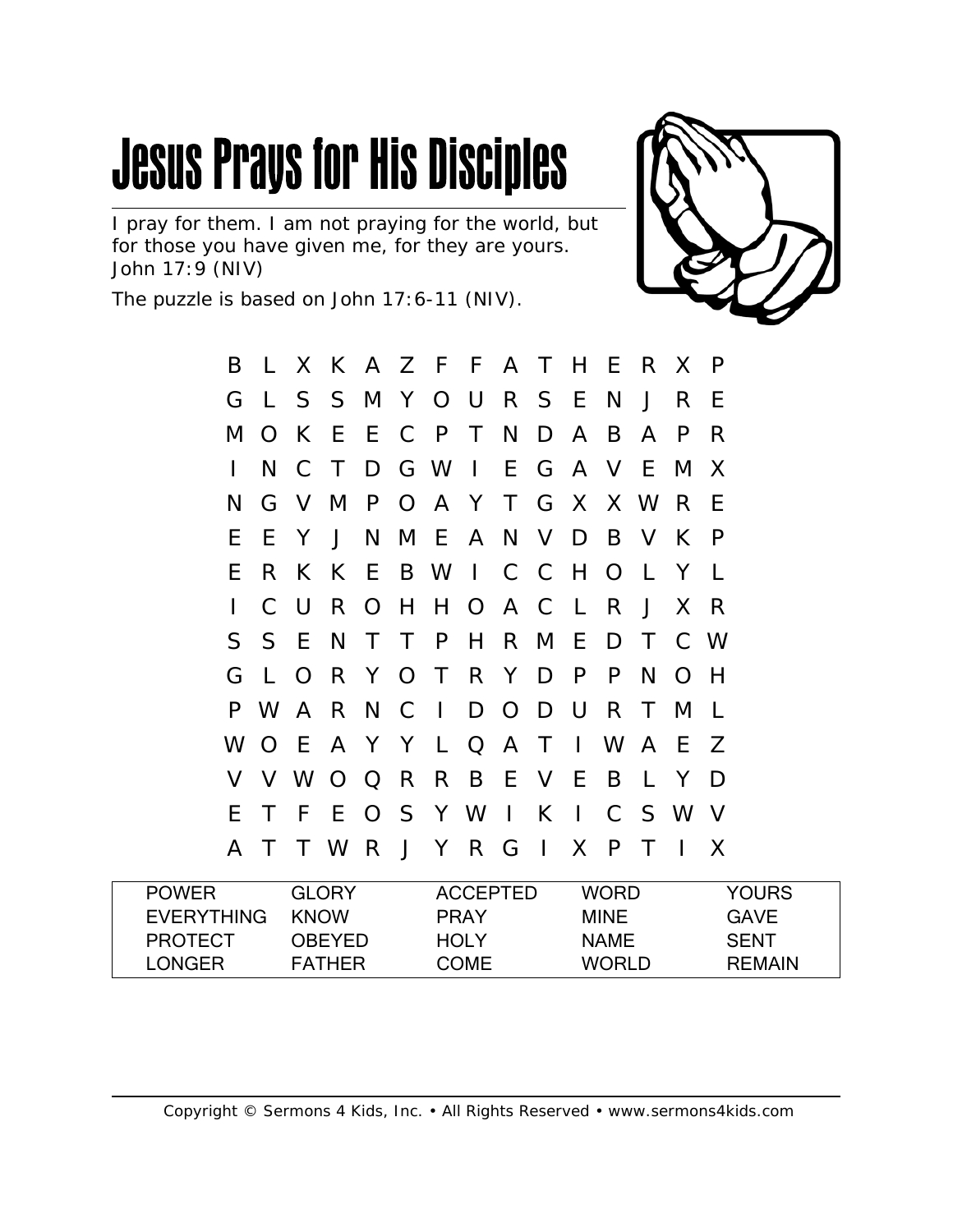I pray for them. I am not praying for the world, but for those you have given me, for they are yours. John 17:9 (NIV)

This puzzle is based on John 17:6-11 (NIV)





#### ACROSS

- 5. To keep from being injured or harmed
- 6. To be a single unit, object, or living being
- 7. A combination of letters that represents a thought or idea
- 8. To speak to God

#### DOWN

- 1. To place in the hands of someone
- 2. To receive something
- 3. That which belongs to you
- 4. Deserving special respect or reverence; worthy of worship

| PRAY         | ח/ יור                | ור       |            |
|--------------|-----------------------|----------|------------|
| $\sqrt{ }$   |                       | 1 J L I  | v.         |
| $\mathbf{v}$ | $H_{\rm{H}}$<br>טו וט | wc<br>םר | <b>CNE</b> |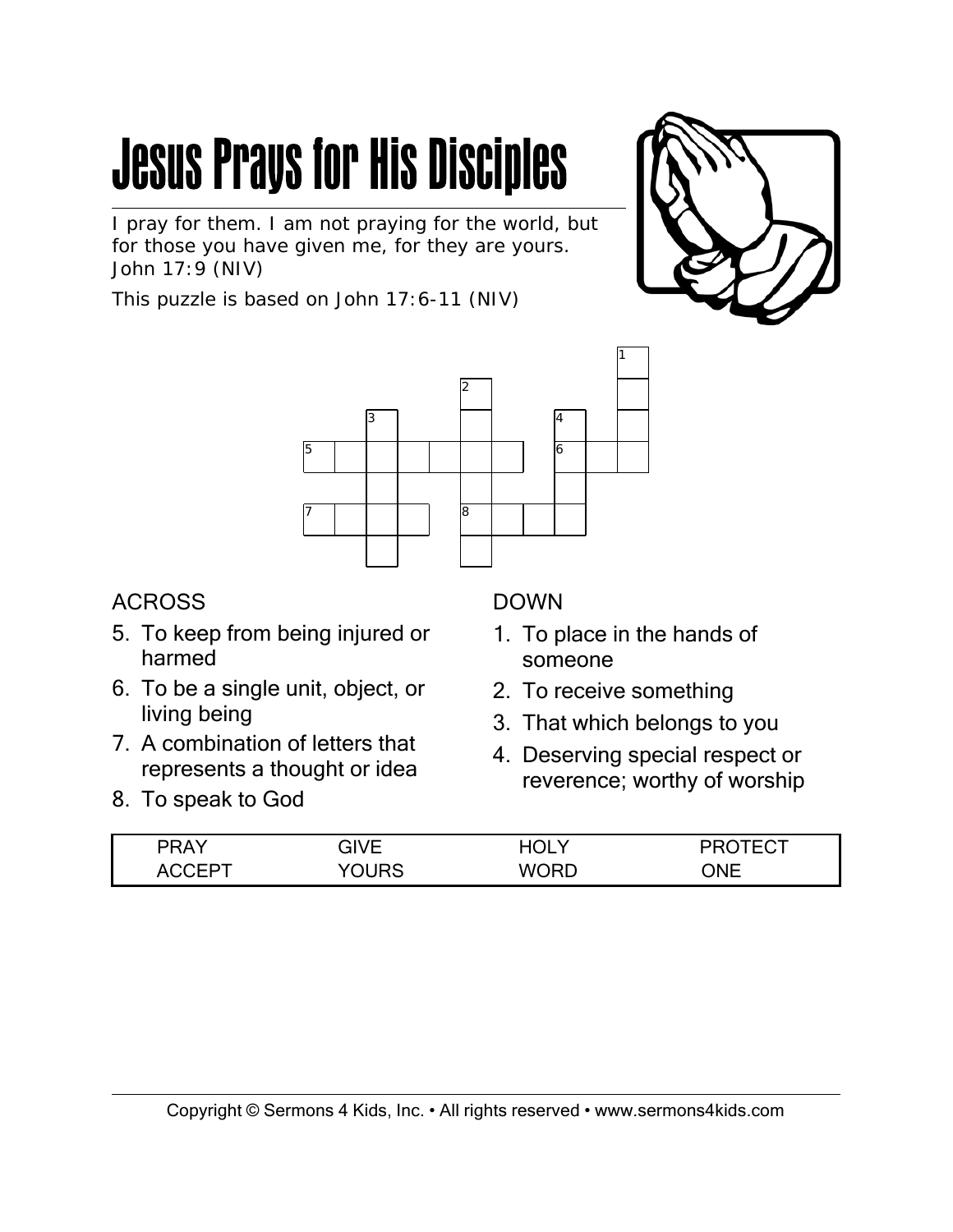Complete the paragraph by filling in the blanks with the correct words from the word bank at the bottom of the story.



"I have revealed you to those whom you gave me out of the world. They were yours; you gave them to me and they have your word. Now they know that everything you have given me comes from you. For I gave them the \_\_\_\_\_\_\_\_\_\_\_ you gave me and they \_\_\_\_\_\_\_\_\_\_\_\_\_\_\_ them. They knew with certainty that I came from you, and they believed that you sent me. I \_\_\_\_\_\_\_\_\_\_\_ for them. I am not praying for the \_\_\_\_\_\_\_\_\_\_, but for those you have \_\_\_\_\_\_\_\_\_\_\_\_ me, for they are yours. All I have is , and all you have is ended and glory has come to me through them. I will remain in the world no longer, but they are still in the world, and I am coming to you. Holy Father, them by the power of your name—the name you gave me—so that they may be  $\overline{a}$  as we are one.

John 17:6-11

| accepted | mıne   | one  | protect | world |
|----------|--------|------|---------|-------|
| given    | obeyed | prav | words   | yours |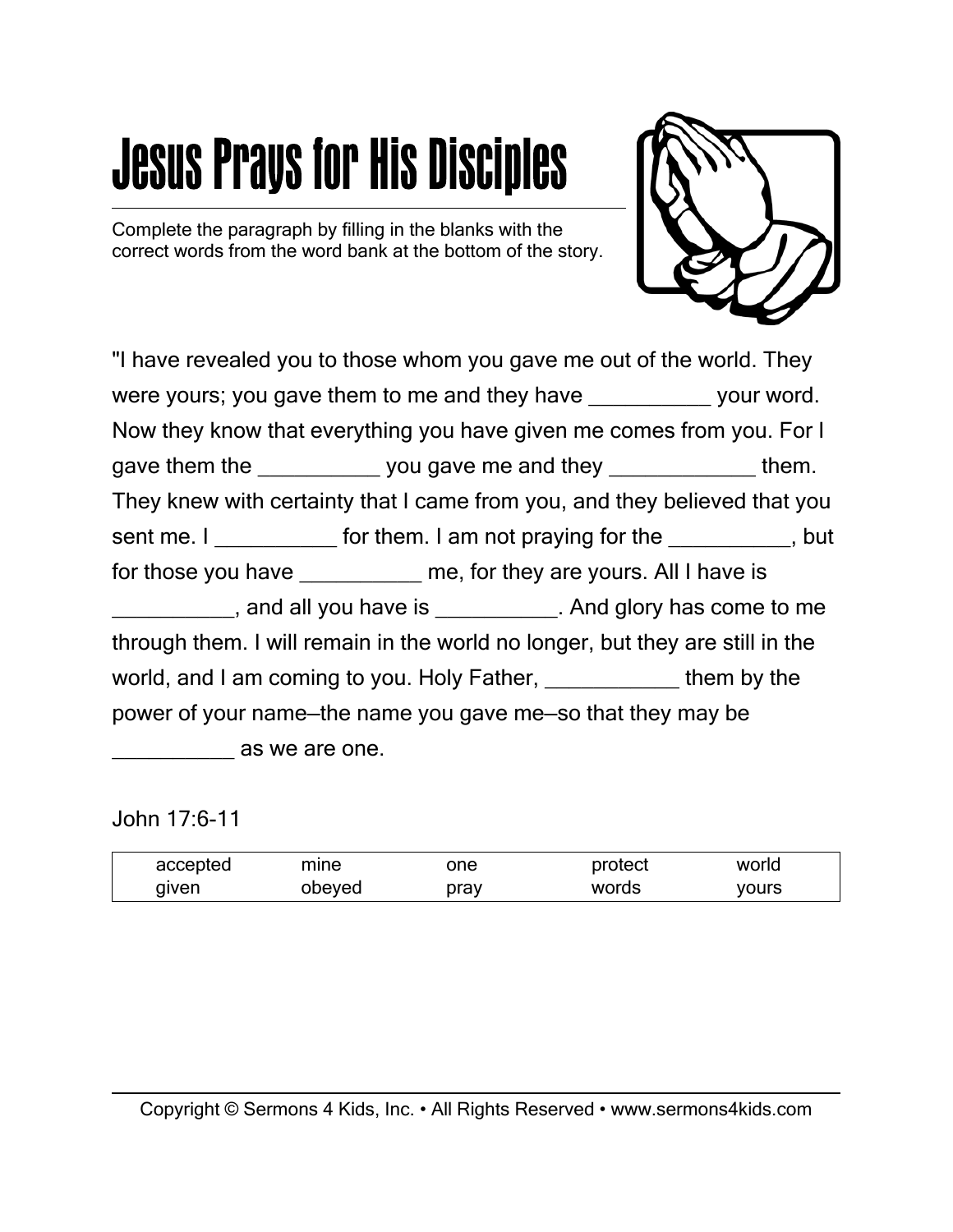I pray for them. I am not praying for the world, but for those you have given me, for they are yours. John 17:9 (NIV)

Choose the word that best matches the definition.

1. To place in the hands of someone A. take B. give C. protect D. word



- 2. A combination of letters that represents a thought or idea A. protect B. pray C. word D. holy
- 3. To speak to God A. listen B. pray C. give D. holy
- 4. That which belongs to you A. mine B. ours C. yours D. theirs
- 5. To be a single unit, object, or living being A. one B. protect C. word D. pray
- 6. To keep from being injured or harmed A. give B. pray C. accept D. protect
- 7. Deserving special respect or reverence; worthy of worship A. yours B. holy C. give D. protect
- 8. To receive something A. protect B. pray C. accept D. give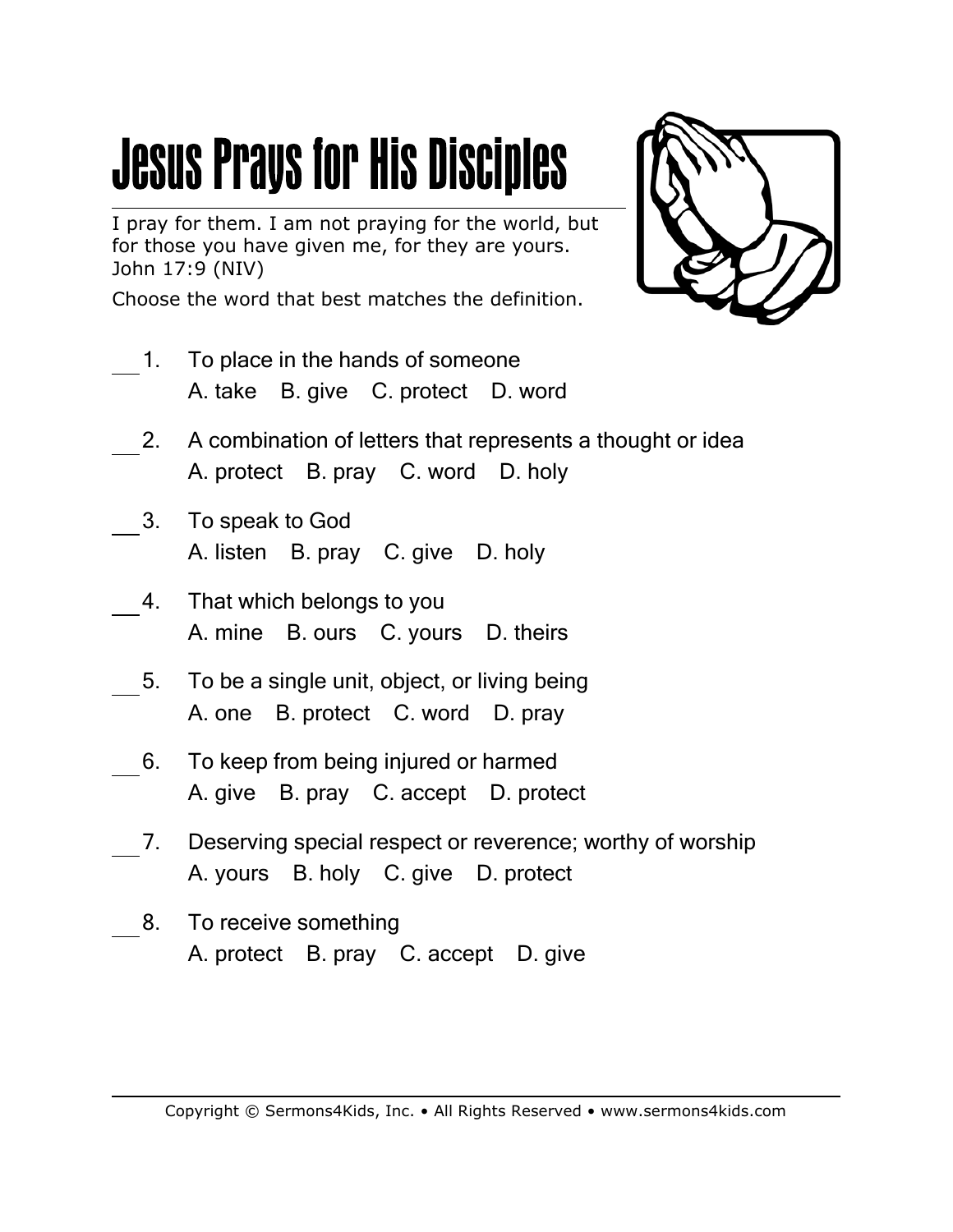### Jesus Said...

What did Jesus say before he returned to heaven? The answer is in the cloud below. Starting with the first letter, write every other letter on the lines below.



Bible Activities For Everyone by Betty De Vries and Mary Currier. Grand Rapids, MI: Baker Books Publisher, 1999.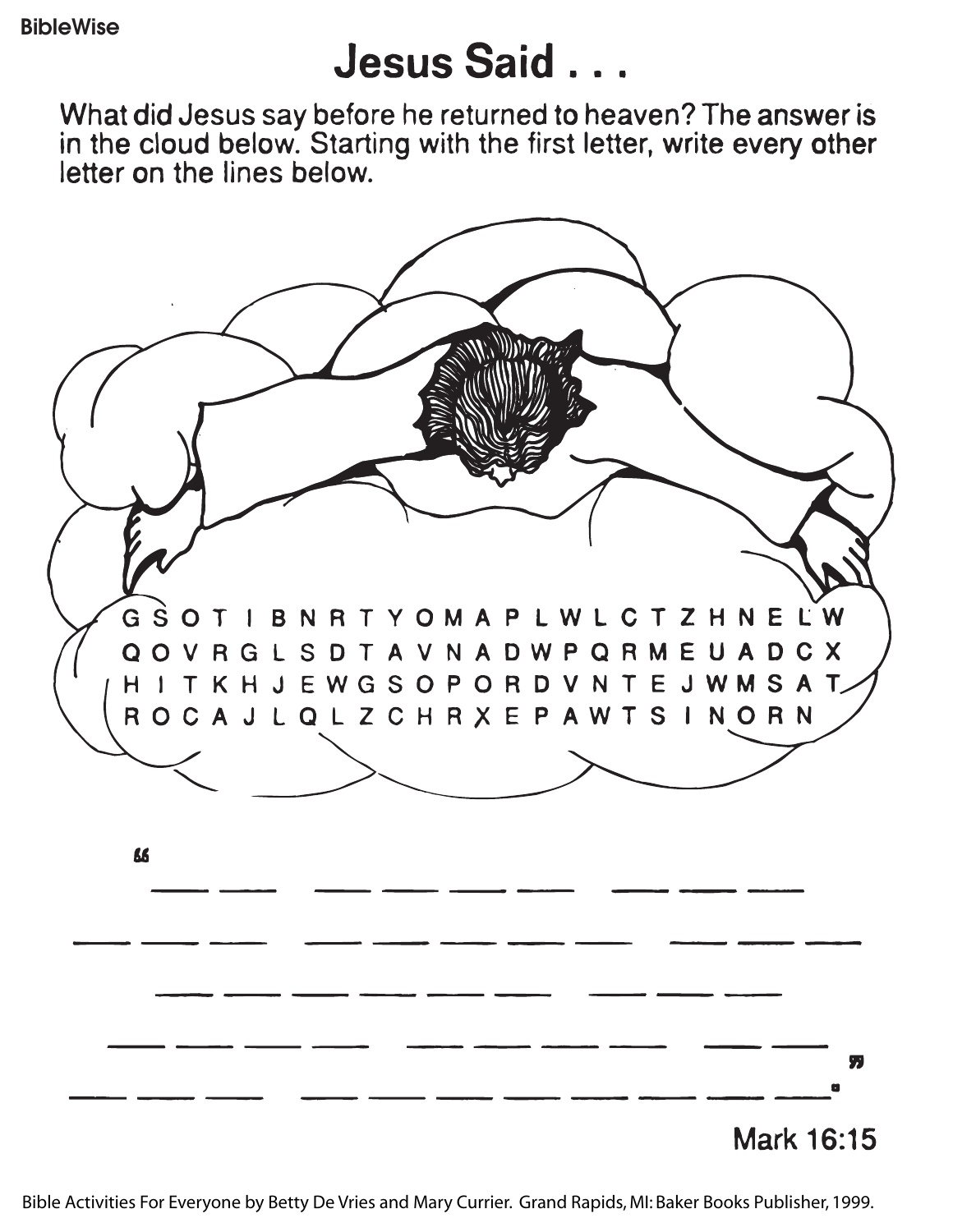

Cross out all 26 letters of the alphabet in order. (Begin at the bottom.) Write the remaining letters on the lines provided.



What was the last thing Jesus said to the disciples before He went into Heaven?

| $^{\prime}$ |  |  |  |
|-------------|--|--|--|
|             |  |  |  |



Used by permission: Bible Puzzles for Kids Ages 8-10. Cincinnati: Standard Publishing Group, © 2006